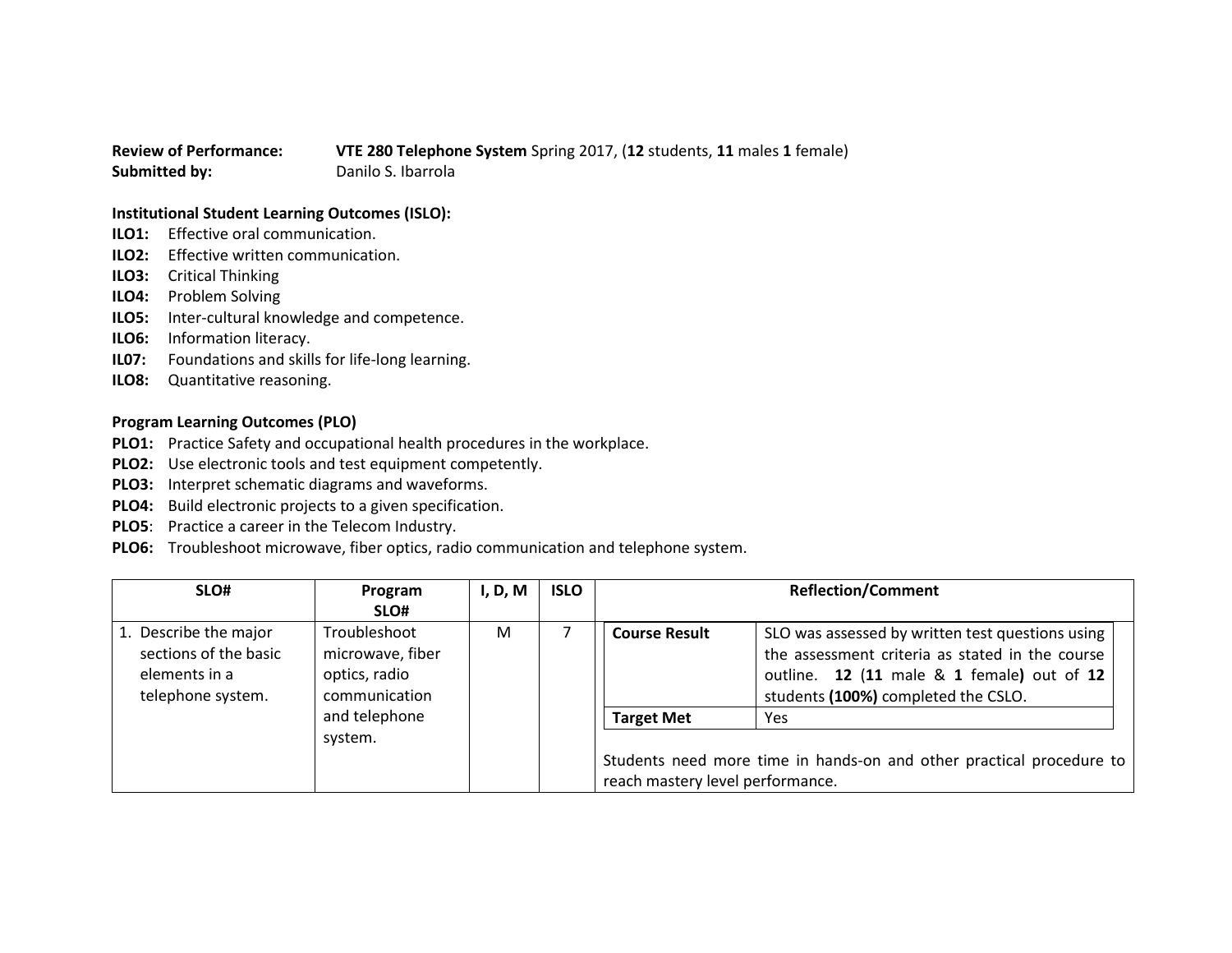| 2. Describe the telephone<br>system used in the U.S<br>and the F.S.M.                                       | Troubleshoot<br>microwave, fiber<br>optics, radio<br>communication<br>and telephone<br>system. | M | $\overline{7}$                                                                                           | <b>Course Result</b><br><b>Target Met</b><br>reach mastery level performance. | SLO was assessed by written test questions using<br>the assessment criteria as stated in the course<br>outline. 12 (11 male & 1 female) out of 12<br>students (100%) completed the CSLO.<br>Yes<br>Students need more time in hands-on and other practical procedure to |  |
|-------------------------------------------------------------------------------------------------------------|------------------------------------------------------------------------------------------------|---|----------------------------------------------------------------------------------------------------------|-------------------------------------------------------------------------------|-------------------------------------------------------------------------------------------------------------------------------------------------------------------------------------------------------------------------------------------------------------------------|--|
| 3. Describe and<br>troubleshoot the<br>operations of the<br>mechanical and<br>electronic telephone<br>sets. | Troubleshoot<br>microwave, fiber<br>optics, radio<br>communication<br>and telephone<br>system. | M | $\overline{7}$                                                                                           | <b>Course Result</b><br><b>Target Met</b>                                     | <b>SLO</b><br>hands-on<br>using<br>assessed<br>was<br>troubleshooting and written test questions using<br>the assessment criteria as stated in the course<br>outline. 12 (11 male & 1 female) out of 12<br>students (100%) completed the CSLO.<br>Yes                   |  |
|                                                                                                             |                                                                                                |   | Students need more time in hands-on and other practical procedure to<br>reach mastery level performance. |                                                                               |                                                                                                                                                                                                                                                                         |  |
| 4. Describe and<br>demonstrate the two<br>methods of signal<br>processing and the<br>types of connection    | Troubleshoot<br>microwave, fiber<br>optics, radio<br>communication<br>and telephone            | M | $\overline{7}$                                                                                           | <b>Course Result</b>                                                          | <b>SLO</b><br>hands-on<br>assessed<br>using<br>was<br>troubleshooting and written test questions using<br>the assessment criteria as stated in the course<br>outline. 12 (11 male & 1 female) out of 12<br>students (100%) completed the CSLO.                          |  |
| links that are commonly                                                                                     | system.                                                                                        |   |                                                                                                          | <b>Target Met</b>                                                             | Yes                                                                                                                                                                                                                                                                     |  |
| used in today's<br>telephone system.                                                                        |                                                                                                |   |                                                                                                          | reach mastery level performance.                                              | Students need more time in hands-on and other practical procedure to                                                                                                                                                                                                    |  |